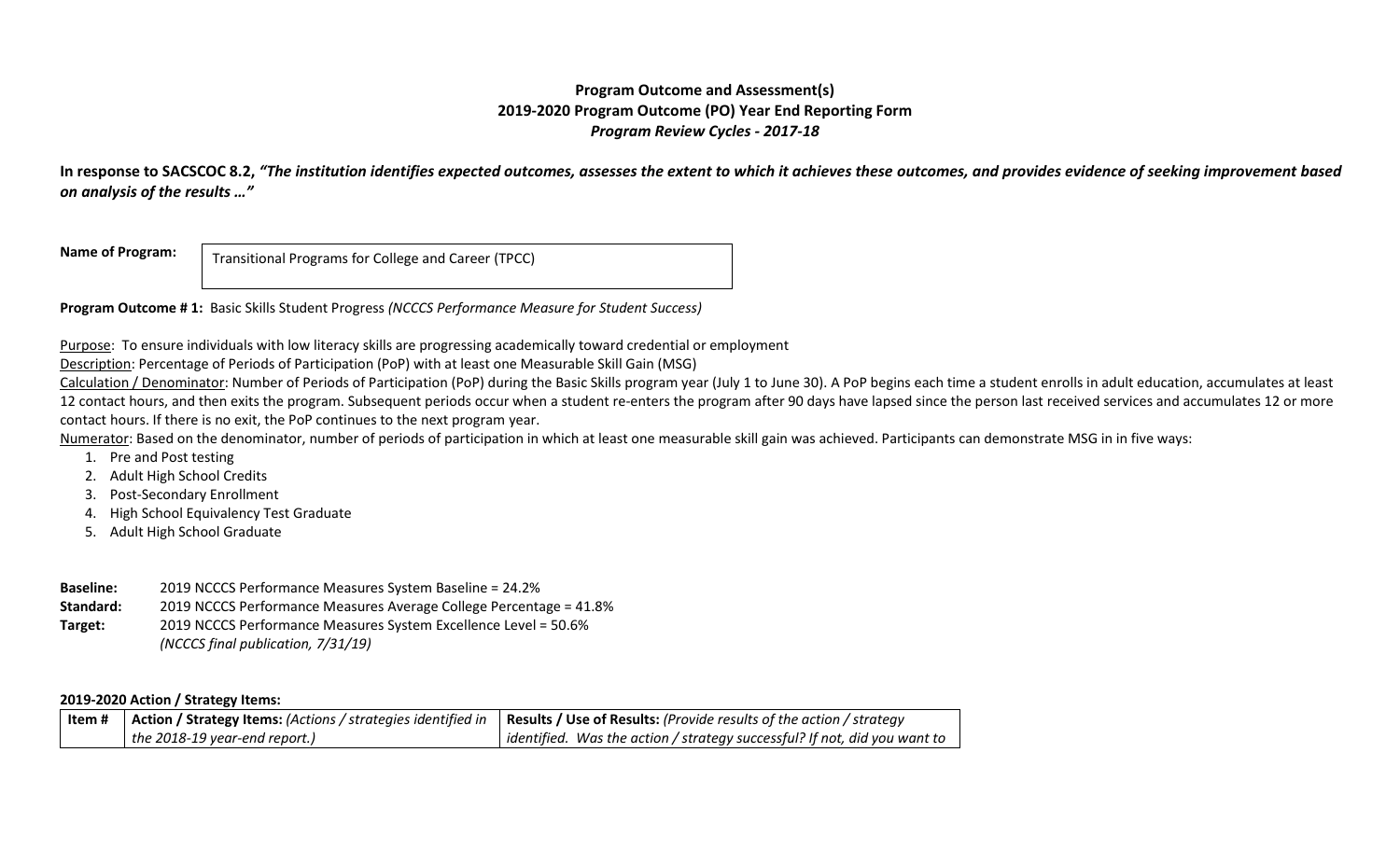|                                                                       | continue this action / strategy going forward? If so, please include this<br>action / strategy in the 2020-21 action / strategies table below.)         |
|-----------------------------------------------------------------------|---------------------------------------------------------------------------------------------------------------------------------------------------------|
| Fully implement HiSET computer based testing.                         | TPCC will not be implementing computer based testing for HiSET at<br>this time.                                                                         |
| Implement scanning process for TABE 11/12 answer<br>sheets.           | On-going.                                                                                                                                               |
| Increase number of staff eligible to administer GED/HiSET<br>testing. | One staff person, Graciela Kellar, was added to administer GED/HiSET<br>testing. TPCC now has four staff members eligible to administer HSE<br>testing. |

| Report  | <b>Adult Basic and Secondary Education</b> |            |            | <b>English as a Second Language</b> |            |            |     |           |           |     |                  | <b>Total</b> |              |            |            |            |            |            |            |     |     |     |      |            |            |      |            |
|---------|--------------------------------------------|------------|------------|-------------------------------------|------------|------------|-----|-----------|-----------|-----|------------------|--------------|--------------|------------|------------|------------|------------|------------|------------|-----|-----|-----|------|------------|------------|------|------------|
| Year    |                                            |            |            |                                     |            |            |     |           |           |     |                  |              |              |            |            |            |            |            |            |     |     |     |      |            | <b>POP</b> | MSG# | <b>MSG</b> |
|         | POP                                        | <b>MSG</b> | <b>POP</b> | <b>MSG</b>                          | <b>POP</b> | <b>MSG</b> |     | POP   MSG | POP   MSG |     | POP <sup>1</sup> | <b>MSG</b>   | POP          | <b>MSG</b> | <b>POP</b> | <b>MSG</b> | <b>POP</b> | <b>MSG</b> | <b>POP</b> | MSG | POP | MSG | POP, | <b>MSG</b> |            |      |            |
| 2017-18 | 48                                         | 58%        | 203        | 57%                                 | 432        | 52%        | 251 | 47%       | 103       | 40% | 68               | 51%          | $\sim$<br>26 | 58%        | $4^-$      | 49%        | 118        | 56%        | 98         | 47% | 87  | 40% | 89   | 22%        | 1570       | 764  | 48.7%      |

**Provide narrative for analysis of program retention data** *(Based on the data, provide a narrative of your analysis of fall to fall retention. Indicate factors that may have affected your retention. State any changes you plan to address for next year that may affect retention.)*

The TPCC department exceeded the State level of 42% in Student Progress. Our MSG (Measurable Skill Gains) was 48% which is based on Periods of Participation with at least one Measurable Skills Gain. MSG can be achieved in five ways: Pre and Post testing, Earning AHS credits, Post-Secondary Enrollment, HSE graduation and AHS graduation.

Provide narrative for analysis of program retention standard/target (As a result of the data analysis, indicate changes to the standard or target. Did you meet your standard/target? If you met your *standard/target, what percentage would you like to increase your standard/target?)* 

The percentage for showing progress through MSG is set by the state each year. We would like to increase post testing this year since this is the easiest way to show progress.

### **2020-2021 Action / Strategy Items:**

*(Identify and address outcome assessments that fall below the established standard and/or target and additional recommendations resulting from the review.)*

| Item | Action / Strategy Items (Identify action | <b>Target Date (Identify</b> | Assessment of Action Items (State the |
|------|------------------------------------------|------------------------------|---------------------------------------|
|      | items as a result of your program        | your projected target        | method of assessment; how you plan to |
|      | outcome assessment.)                     | date for completion          | evaluate/assess the results of the    |
|      |                                          | of action items.)            | action items.)                        |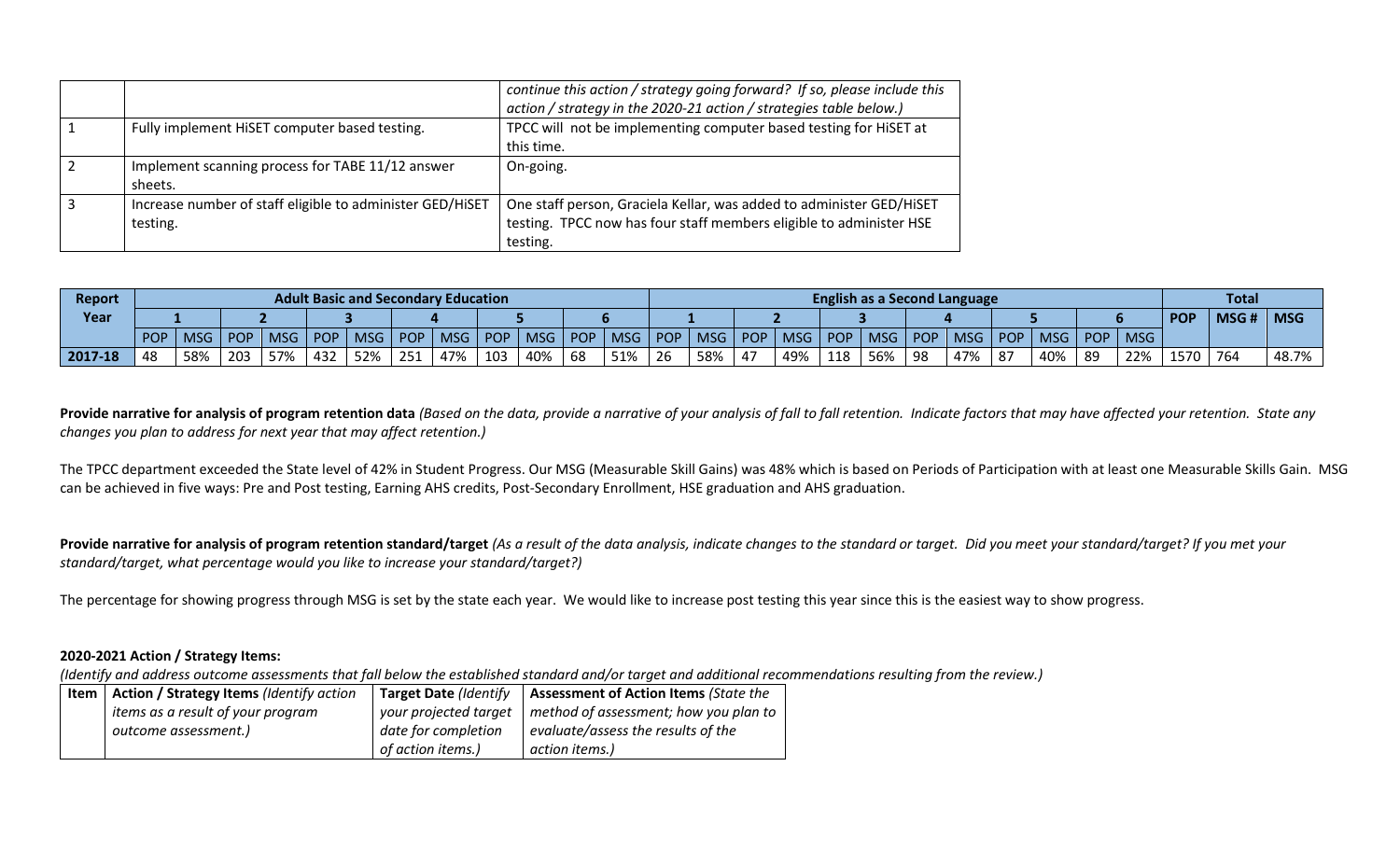|  | Schedule groups of students for post | End of the LEIS | Using Table 4 and 4b in Colleague |
|--|--------------------------------------|-----------------|-----------------------------------|
|  | testing.                             | reporting year. | XLENRS.                           |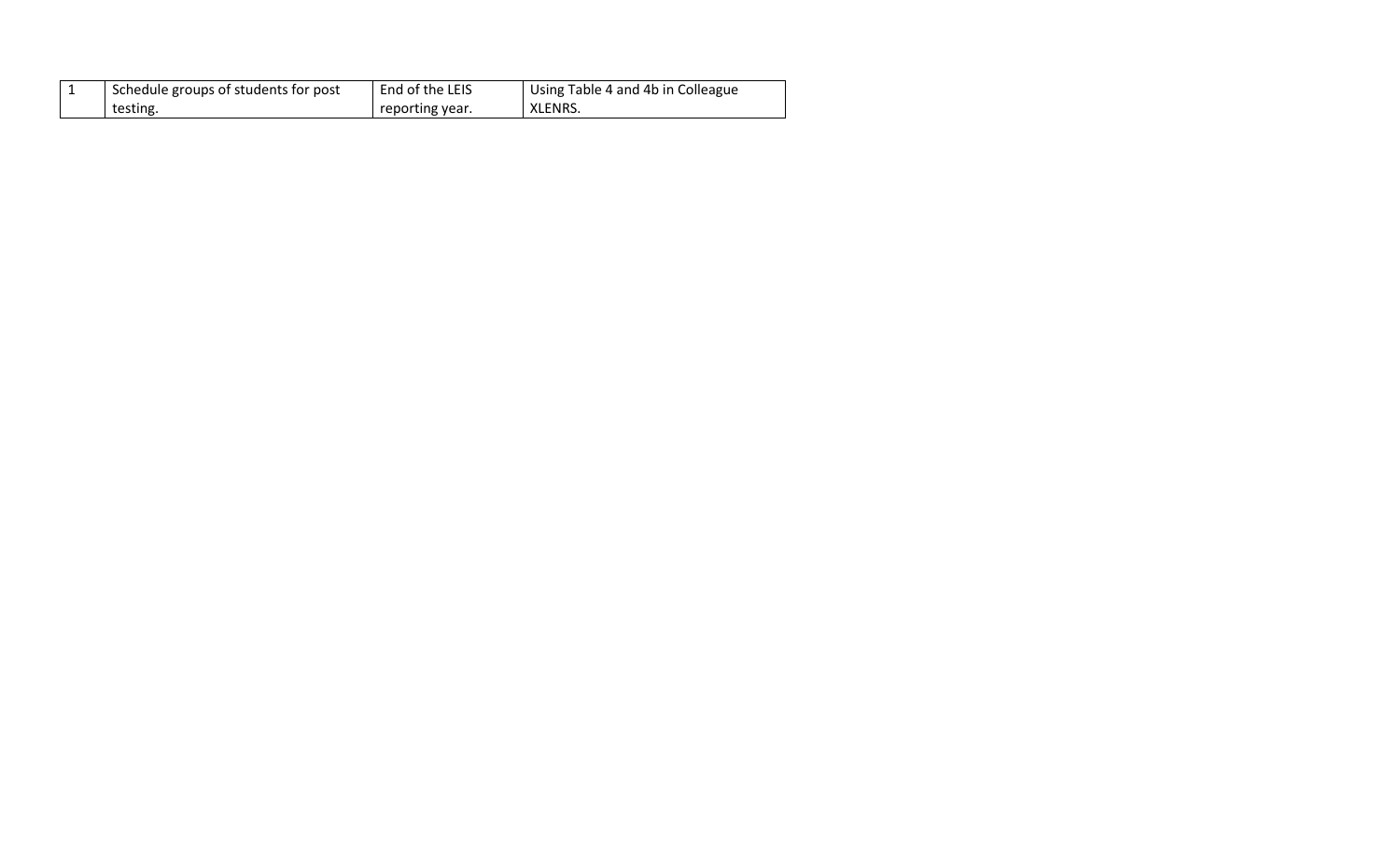### **Program Outcome # 2:** Basic Skills Transition to post-secondary

Description of outcome: Transitional Programs for College and Career (Basic Skills) students that enter CE or CU programs while enrolled or exiting Basic Skills during program year. The results will be calculated as the number for current program year BSP students that enter CE or CU classes within the succeeding program year.

**Baseline:** 13% (2015-16 WCC Results) **Standard:** 15.4% (Average College Percentage) **Target:** 25% (Performance Goal)

# **2019-2020 Action / Strategy Items:**

| Item#          | Action / Strategy Items: (Actions / strategies identified in<br>the 2018-19 year-end report.)                             | <b>Results / Use of Results: (Provide results)</b><br>of the action / strategy identified. Was<br>the action / strategy successful? If not,<br>did you want to continue this action /<br>strategy going forward? If so, please<br>include this action / strategy in the<br>2020-21 action / strategies table below.)                       |
|----------------|---------------------------------------------------------------------------------------------------------------------------|--------------------------------------------------------------------------------------------------------------------------------------------------------------------------------------------------------------------------------------------------------------------------------------------------------------------------------------------|
| 1              | Develop a student handbook/planner which would<br>contain only essential information. Small, easily<br>accessible format. | A student handbook has been<br>developed and will be printed for Fall<br>Semester 2020/2021. It is a smaller<br>handbook than in the past and contains<br>basic information for students.                                                                                                                                                  |
| $\overline{2}$ | Expand College and Career Transition class.                                                                               | Instead of expanding the College and<br>Career Transition class, the curriculum<br>for this class has been incorporated into<br>the Pathway classes. The Business Focus<br>and Health Focus Pathway classes are<br>used to introduce students to college<br>programs. Guest speakers are used to<br>help students learn of career options. |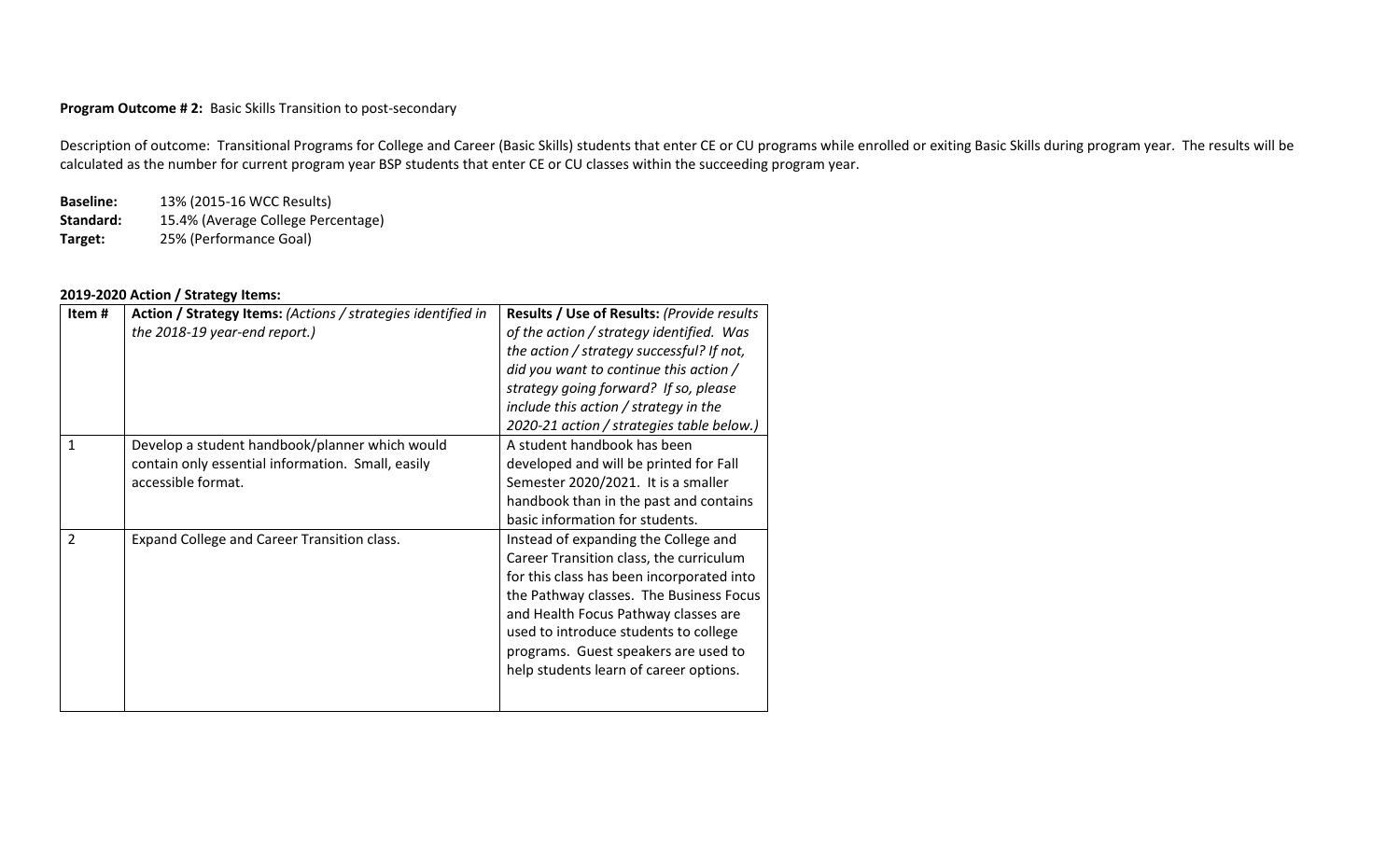#### **Post-Secondary Education or Training Transition to Wayne Community College**

|         |                   | Curriculum |            | Workforce                   |            |
|---------|-------------------|------------|------------|-----------------------------|------------|
| Program | Number of         | (Spring,   | %          | <b>Continuing Education</b> | %          |
| Year    | <b>Completers</b> | Summer, or | Transition | (Spring, Summer, or         | Transition |
|         |                   | Fall)      |            | Fall)                       |            |
| 2015-16 | 182               | 14         | 8%         | 10                          | 5%         |
| 2016-17 | 135               | 11         | 8%         | 10                          | 7%         |
| 2017-18 | 123               | 7          | 5%         |                             | 6%         |
| 2018-19 | 82                | 4          | 5%         |                             | 4%         |

Sources: Entrinsik Informer BS - TPCC Graduation (AHS, HSEGED, or HSEHIST) - 07/01/xx - 06/30/xx, Entrinsik Informer IR - CE Enrollment (without BSP students), and Entrinsik Informer - FC - End of the Term *Information by Program Code or By Advisor*

#### **Post-Secondary Education or Training Data Matching to All Colleges**

| Program Year | Attained %                         |  |  |
|--------------|------------------------------------|--|--|
| 2012-13      | 30%                                |  |  |
| 2013-14      | 29%                                |  |  |
| 2014-15      | 22%                                |  |  |
| 2015-16      | <b>WIOA Transition</b>             |  |  |
| 2016-17      | Transition                         |  |  |
| 2017-18      | Credential Attainment data at 50%* |  |  |
| 2018-19      | Unavailable                        |  |  |

*Source: NCCCS Desktop Monitoring Report (Colleague and Data matching)*

*\*Credential attainment is based on student moving to post-secondary or employment within NRS program year.* 

**Provide narrative for analysis of program retention data** *(Based on the data, provide a narrative of your analysis of fall to fall retention. Indicate factors that may have affected your retention. State any changes you plan to address for next year that may affect retention.)*

We will continue to offer students online and face to face classes. Students can use Odysseyware for completing AHS courses and studying for the GED and HiSET. TPCC also uses Learning Upgrade which students can use through their phone or computer to study math and reading. We have Essential Ed that students can use to study for the GED and HiSET exams.

**Provide narrative for analysis of program retention standard/target** *(As a result of the data analysis, indicate changes to the standard or target. Did you meet your standard/target? If you met your standard/target, what percentage would you like to increase your standard/target?)*